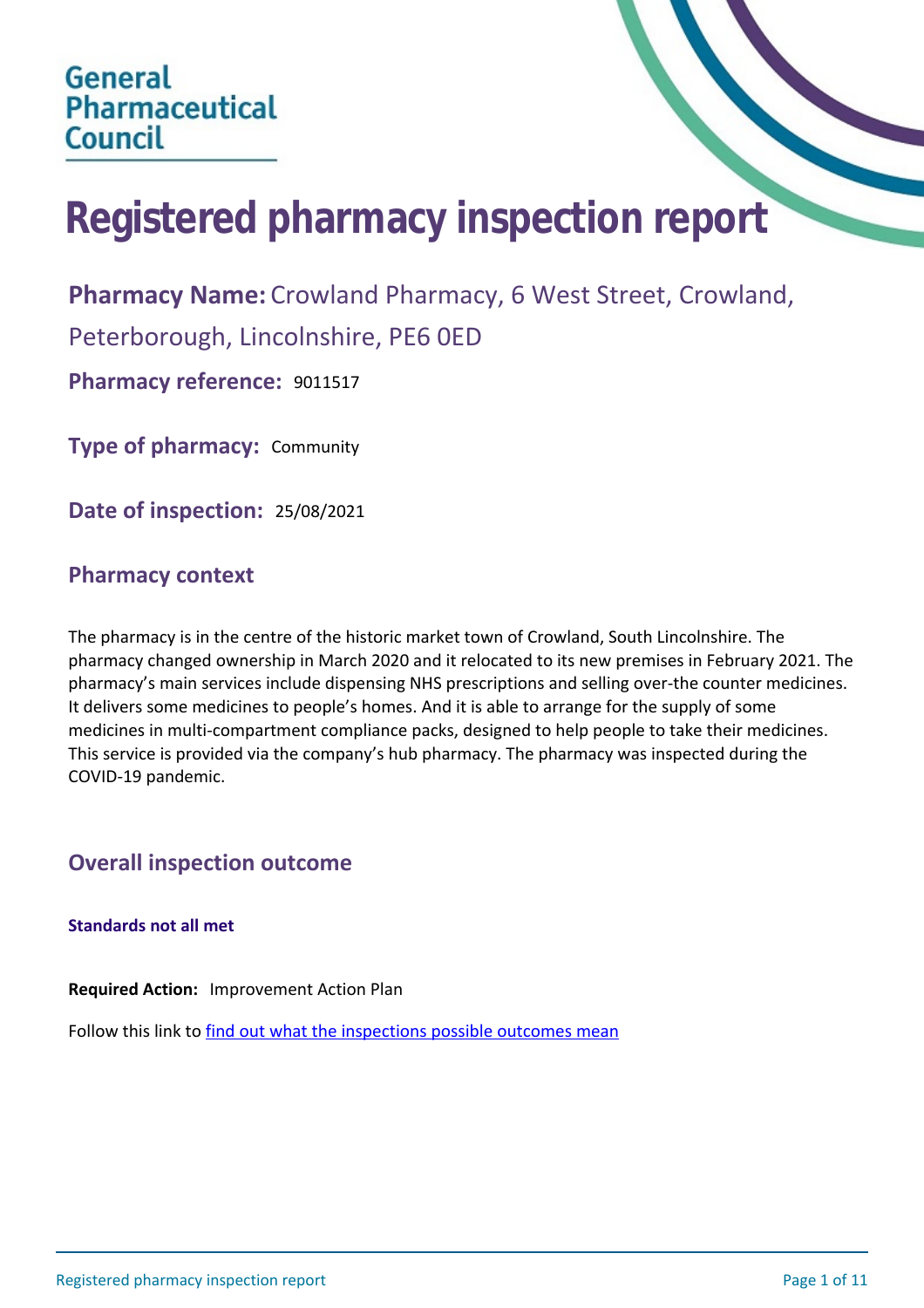## **Summary of notable practice for each principle**

| <b>Principle</b>                                     | <b>Principle</b><br>finding     | <b>Exception</b><br>standard<br>reference | <b>Notable</b><br>practice | Why                                                                                                                                                                                                                                                                                                            |
|------------------------------------------------------|---------------------------------|-------------------------------------------|----------------------------|----------------------------------------------------------------------------------------------------------------------------------------------------------------------------------------------------------------------------------------------------------------------------------------------------------------|
| 1. Governance                                        | <b>Standards</b><br>not all met | 1.1                                       | Standard<br>not met        | The pharmacy does not identify and<br>manage all risks associated with the<br>services it provides. Team members are<br>not aware of any formal procedures<br>relating to the pharmacy's hub and spoke<br>model. And the clinical check of<br>prescriptions dispensed by the hub<br>pharmacy are not recorded. |
|                                                      |                                 | 1.2                                       | Standard<br>not met        | The pharmacy does not encourage its<br>team members to record mistakes made<br>during the dispensing process. And it has<br>no suitable process in place to monitor<br>and act upon the mistakes made to<br>improve patient safety.                                                                            |
|                                                      |                                 | 1.6                                       | Standard<br>not met        | The pharmacy does not make and<br>maintain all of its records in accordance<br>with legal and regulatory requirements.                                                                                                                                                                                         |
| 2. Staff                                             | <b>Standards</b><br>not all met | 2.2                                       | Standard<br>not met        | Not all pharmacy team members in<br>training roles are undertaking the<br>training required for their role. And team<br>members enrolled on training courses<br>are not receiving regular support to help<br>ensure their training progresses<br>smoothly.                                                     |
|                                                      |                                 | 2.5                                       | Standard<br>not met        | There is evidence of insufficient action<br>being taken when team members raise<br>legitimate concerns.                                                                                                                                                                                                        |
| 3. Premises                                          | <b>Standards</b><br>met         | N/A                                       | N/A                        | N/A                                                                                                                                                                                                                                                                                                            |
| 4. Services,<br>including<br>medicines<br>management | <b>Standards</b><br>not all met | 4.3                                       | Standard<br>not met        | The pharmacy does not store medicines<br>requiring refrigeration in appropriate<br>conditions. And it does not have<br>adequate arrangements in place to<br>support the management of medical<br>waste.                                                                                                        |
| 5. Equipment<br>and facilities                       | <b>Standards</b><br>met         | N/A                                       | N/A                        | N/A                                                                                                                                                                                                                                                                                                            |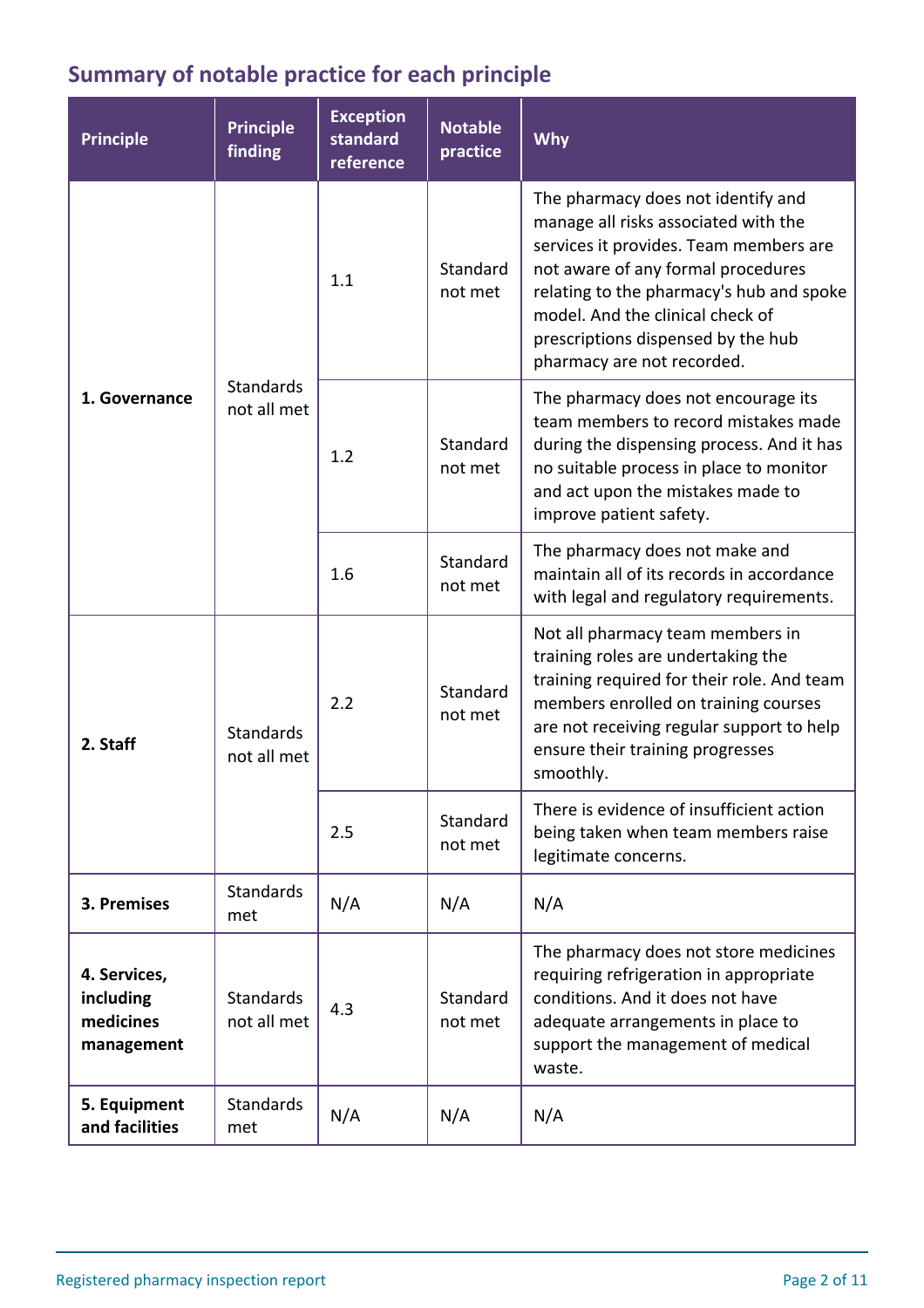## **Principle 1 - Governance Standards not all met**

## **Summary findings**

The pharmacy does not adequately identify and manage all the risks with providing its services. It does not use risk assessments and procedures to support significant changes to the way in which it provides its services. And this has led to some confusion in the team about who is responsible for some key processes. The pharmacy also has unrecognised risks relating to information governance. And it does not make and maintain its records as required by law. The pharmacy does not use effective monitoring tools to help engage team members in reporting mistakes made during the dispensing process. This means they miss opportunities to gain experience from mistakes and take action to prevent reoccurrence. Pharmacy team members have appropriate knowledge of the processes in place for managing feedback and for acting to help protect vulnerable people.

#### **Inspector's evidence**

The pharmacy had addressed some of the risks of managing its services during the COVID-19 pandemic. For example, it had fitted plastic screens around the medicine counter as part of its infection control measures. Notices on the window advised people not to enter if they were experiencing symptoms and reminded people of the need to wear a face covering in a healthcare environment. But team members were not wearing face coverings at the beginning of the inspection. A brief discussion took place about the most recent NHS guidance requiring people working in healthcare settings, including community pharmacy, to wear appropriate personal protective equipment. And all team members donned a type IIR face mask for the duration of the visit following a request from the inspector.

The pharmacy's dispensary appeared cluttered due to the amount of workspace available. But team members were able to demonstrate an organised and efficient workflow. Team members kept each person's prescription separate throughout the dispensing process by using coloured baskets. And there was enough space for completing labelling and assembly tasks. The responsible pharmacist (RP) had a good amount of protected workspace at the front of the dispensary. This also allowed for adequate supervision of conversations taking place at the medicine counter.

The pharmacy had standard operating procedures (SOPs) to support the safe running of the pharmacy. It stored the SOPs electronically and those presented for inspection had been due for review in January 2021. SOPs covered RP requirements, controlled drug (CD) management and most pharmacy services. But the pharmacy used a hub and spoke model for the supply of medicines in multi-compartment compliance packs. And there was no evidence of SOPs related to this service. Team members confirmed receiving verbal instructions related to how tasks associated with the hub should be completed. The pharmacy kept the original prescription and the hub pharmacy was able to connect to view the prescription. It was not evident whether the hub or spoke pharmacist was responsible for the clinical check of the prescription. The pharmacy team, including the RP thought this task was completed by the hub pharmacist. But a recent GPhC inspection report for the hub pharmacy identified the spoke pharmacist was responsible. There was no evidence of clinical checks being recorded. Team members did identify how they brought changes to the direct attention of the pharmacist prior to prescriptions being made available to the hub pharmacy. A folder said to contain training records associated with the SOPs could not be found during the inspection. A team member who had recently started at the pharmacy confirmed she had read electronic versions of the SOPs and had signed a training record. And pharmacy team members on duty were observed applying vigilance when dispensing medicines. For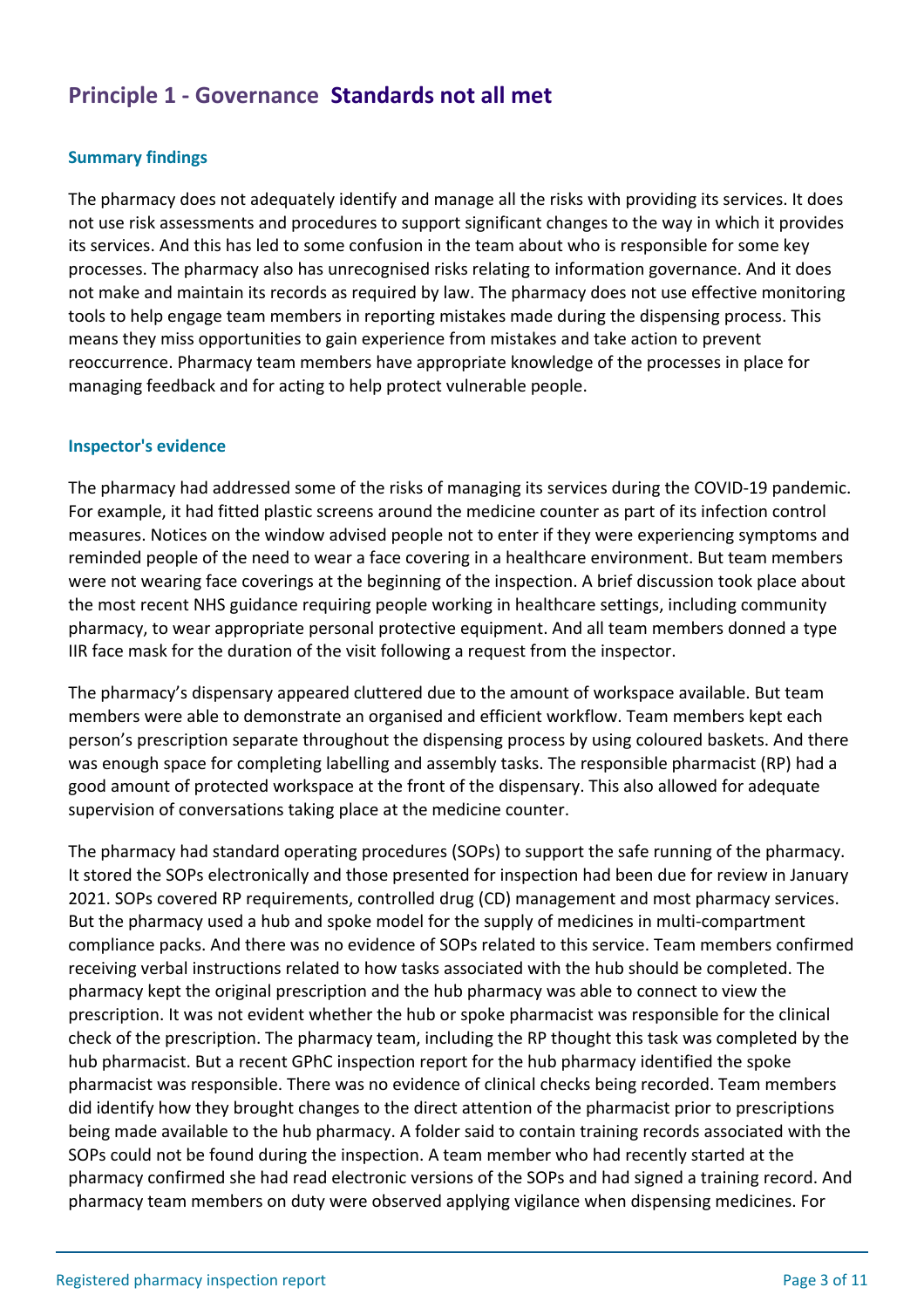example, signing medicine labels to take ownership of their work following a check of the medicine against the label and prescription.

The pharmacy had a formal near miss record. But no entries had been made in this record since the pharmacy had moved premises. The current process for managing a near miss was for the pharmacist to feedback to the team members involved, and team members corrected their own mistakes. There was little evidence of learning from mistakes. And the pharmacy team was not aware of any formal records being made following a dispensing incident. Team members could recall one dispensing incident which had taken place in the new premises. But this had not been resolved following the process described within the SOPs.

The pharmacy had a complaints procedure. And team members were aware of how to manage feedback. And demonstrated actions they had taken in response to some feedback. For example, team members had taken onboard comments from a locum pharmacist in regard to ensuring it held adequate stock of people's regular medicines. The pharmacy had procedures relating to protecting vulnerable people. A team member explained how they would respond to a safeguarding concern. And was aware of how to access up-to-date information if the pharmacy needed to contact a safeguarding agency. The pharmacy held most personal identifiable information in the dispensary. But it held confidential waste in large open sacks within its consultation room. The consultation room was not secured against unauthorised access at the beginning of the inspection. A discussion took place about the risks associated with storing confidential waste in this way, and leaving the consultation room unlocked. The room was secured during the inspection. The pharmacy did have a large industrial shredder and a discussion took place about appropriate arrangements for managing the waste.

The pharmacy had up-to-date indemnity insurance arrangements in place. It maintained running balances in the CD register. But physical balance checks of stock against the register were seen to be sporadic. And the most recent balance check of some CDs on 23 August 2021 had discovered multiple discrepancies. It was not clear how these were being investigated as the regular pharmacist, who had commenced his role in August 2021, had left a note on the front of the CD register listing the discrepancies for the attention of the superintendent pharmacist (SI). Dispensing tokens had been used within the register to highlight what the discrepancies were. And some corrections and foot notes were evident in the register. A phone call with the regular pharmacist following the inspection identified that the investigation was still ongoing. The discrepancies had been reported to a senior pharmacist within the company who was currently on leave. This was due to some confusion within the team about who held the role of superintendent pharmacist. The inspector shared details of how to report unresolved discrepancies to the NHS CD accountable officer and discussed this requirement with the regular pharmacist. Physical balance checks of several CDs did not comply with the balance recorded in the register. And there was evidence of missed entries. The pharmacy did have two red baskets located at the pharmacist's checking station. These were intended to help segregate prescriptions and invoices for entry into the register, but both baskets contained stationary. Records associated with patient returned CDs were mostly in order. But some recently returned CDs required entering into the patient returned CD register.

The RP notice was updated and displayed prominently with the correct details of the RP on duty as the inspection began. The RP register was not kept in accordance with requirements. This was because the pharmacy held both an electronic register and a handwritten register and gaps in both were seen. A discussion took place about the requirement to hold one complete register. Two certificates of conformity associated with the supply of unlicensed medicines were seen to be complete. But these were found on top of a CD cabinet, and were not held in a folder. The pharmacy had a handwritten private prescription register. But not all prescriptions associated with entries made in the register since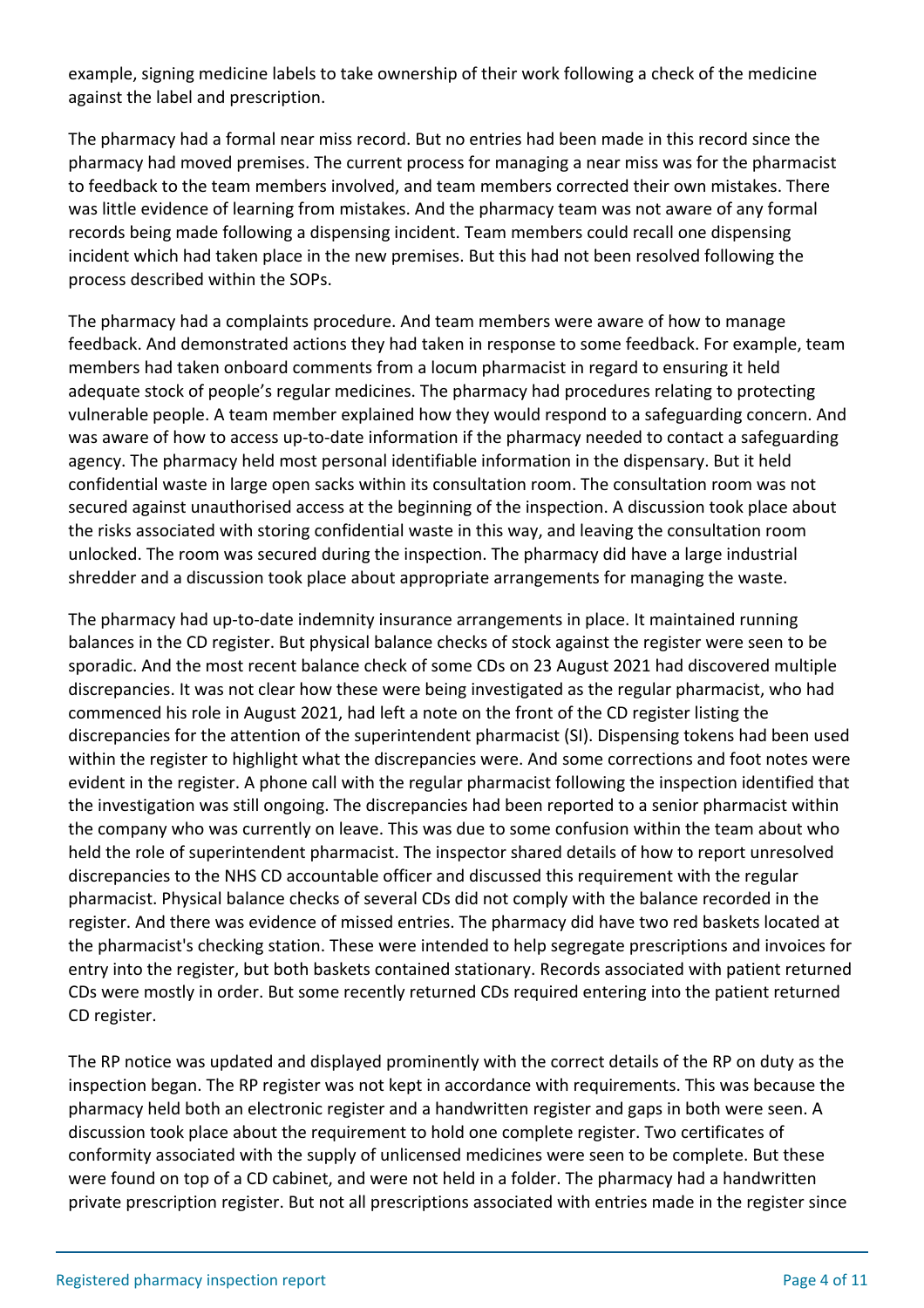the move to the new premises could be found. And a handful of private prescriptions had not been entered into the register.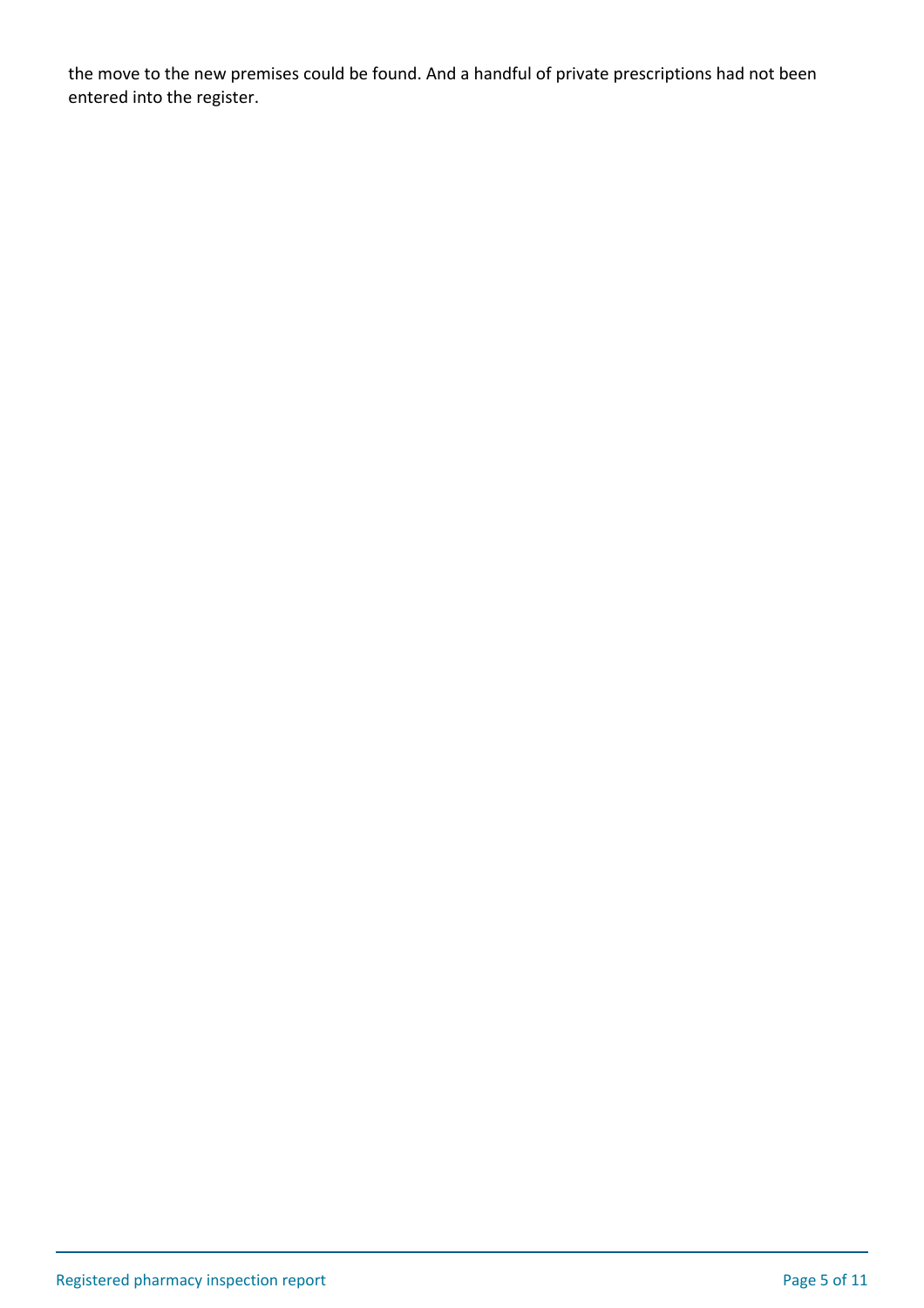## **Principle 2 - Staffing Standards not all met**

#### **Summary findings**

The pharmacy relies heavily on trainee team members to provide its services. And some pharmacy team members are not undergoing training appropriate for their role. This is in contradiction to the GPhC's minimum training requirements for pharmacy support staff. There is little evidence of ongoing support for all team members learning and development due to the lack of supervisory control. The pharmacy does have a policy which promotes how team members can provide feedback. But there is evidence that insufficient action has been taken following team members raising genuine concerns.

#### **Inspector's evidence**

On duty on the day of inspection was the RP, who was a locum pharmacist, two dispensers and a delivery driver. The pharmacy also employed an accuracy checking technician (ACT), two trainee dispensers and an additional team member worked on the medicine counter. The ACT was the pharmacy manager and was on long-term planned leave. During the inspection an experienced nonpharmacist manager from another of the company's pharmacies attended the pharmacy. The manager stayed to provide some additional support to the team during the inspection process. Pharmacy team members were not aware of any specific targets in place associated with the pharmacy services provided. And targets had not been discussed with the RP when booking his shift.

The team member working on the medicine counter had been employed for around a year. The pharmacy's delivery driver was also employed after changes to the GPhC's minimum training requirements for pharmacy support staff came into effect in October 2020. The requirements set out the need to enrol all pharmacy support staff on an accredited training course within three months of them commencing their role. There was no evidence of any action taken to support the enrolment of either team member on such a course. One dispenser was working as a trainee pharmacy technician. But was not currently receiving any learning time at work. This meant they had made no recent progress with their course. And the training provider had been in touch to raise a concern relating to this. There was no evidence of training plans or protected learning time provided to team members. And team members did not receive time to complete regular learning associated with the delivery of the pharmacy's services. The pharmacy business changed ownership in March 2020. Pharmacy team members had not yet received an appraisal to help support their ongoing learning and development needs since this transfer of ownership.

The pharmacy did not hold structured staff meetings. But members of the pharmacy team communicated regularly both at work and between shifts. Pharmacy team members were observed working together well and were supportive of each other. For example, taking turns to serve on the medicine counter. The team continually communicated through a secure messaging application. And team members were able to feedback to senior managers and the superintendent pharmacist through the same messaging application. But support following feedback was not always evident. For example, team members had raised a concern about the build-up of medicine waste. The team had been informed to move the waste. But there was no evidence of any action taken to arrange for its collection. Or action to prevent further medicine waste building up in the future. The pharmacy had a whistle blowing policy in place. But team members were not able to identify how they could escalate a concern at work if insufficient action was taken following a team member raising a legitimate concern.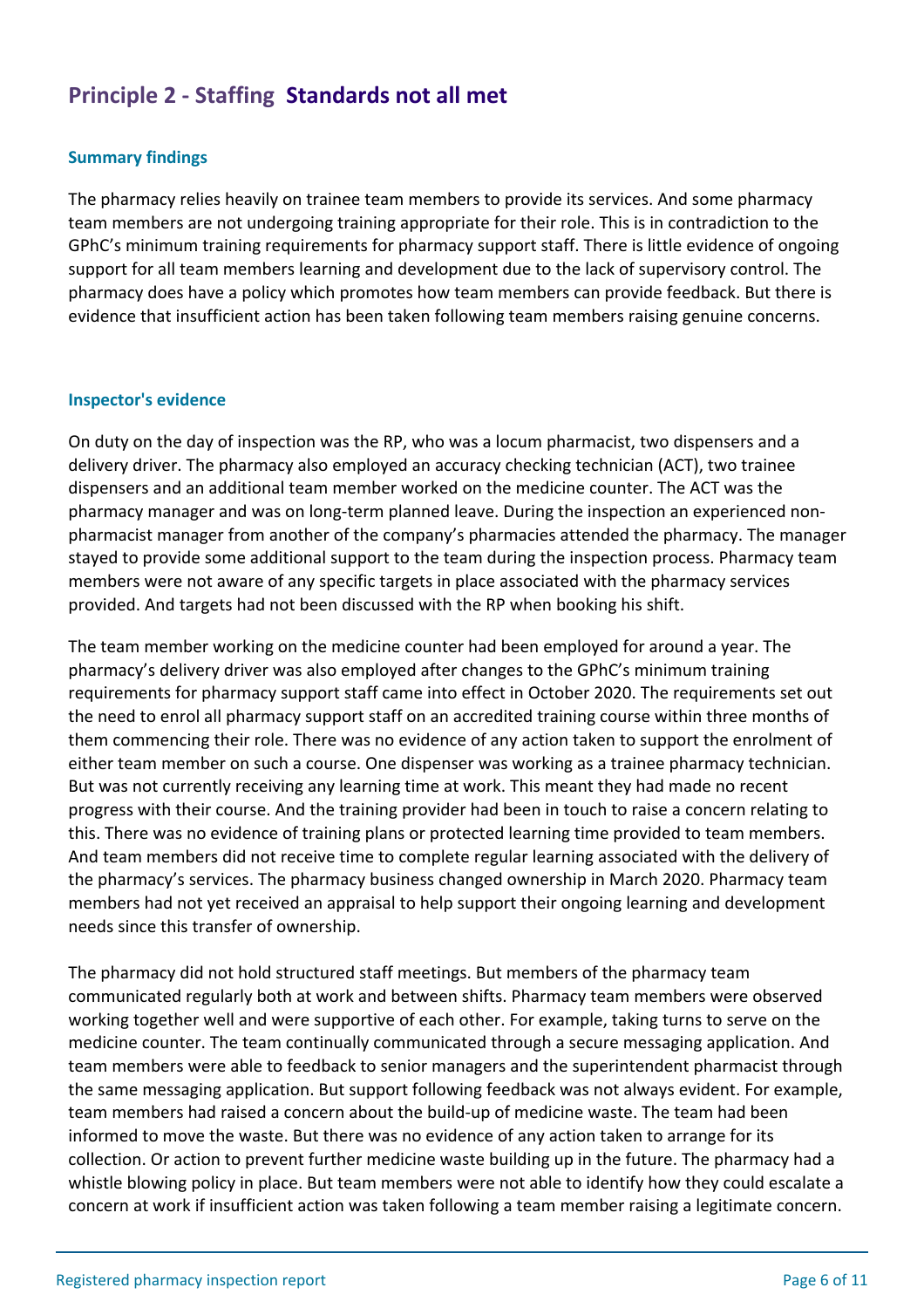And the owners did not make the company's structure transparent to team members. For example, team members were not aware of who currently held the role of superintendent pharmacist.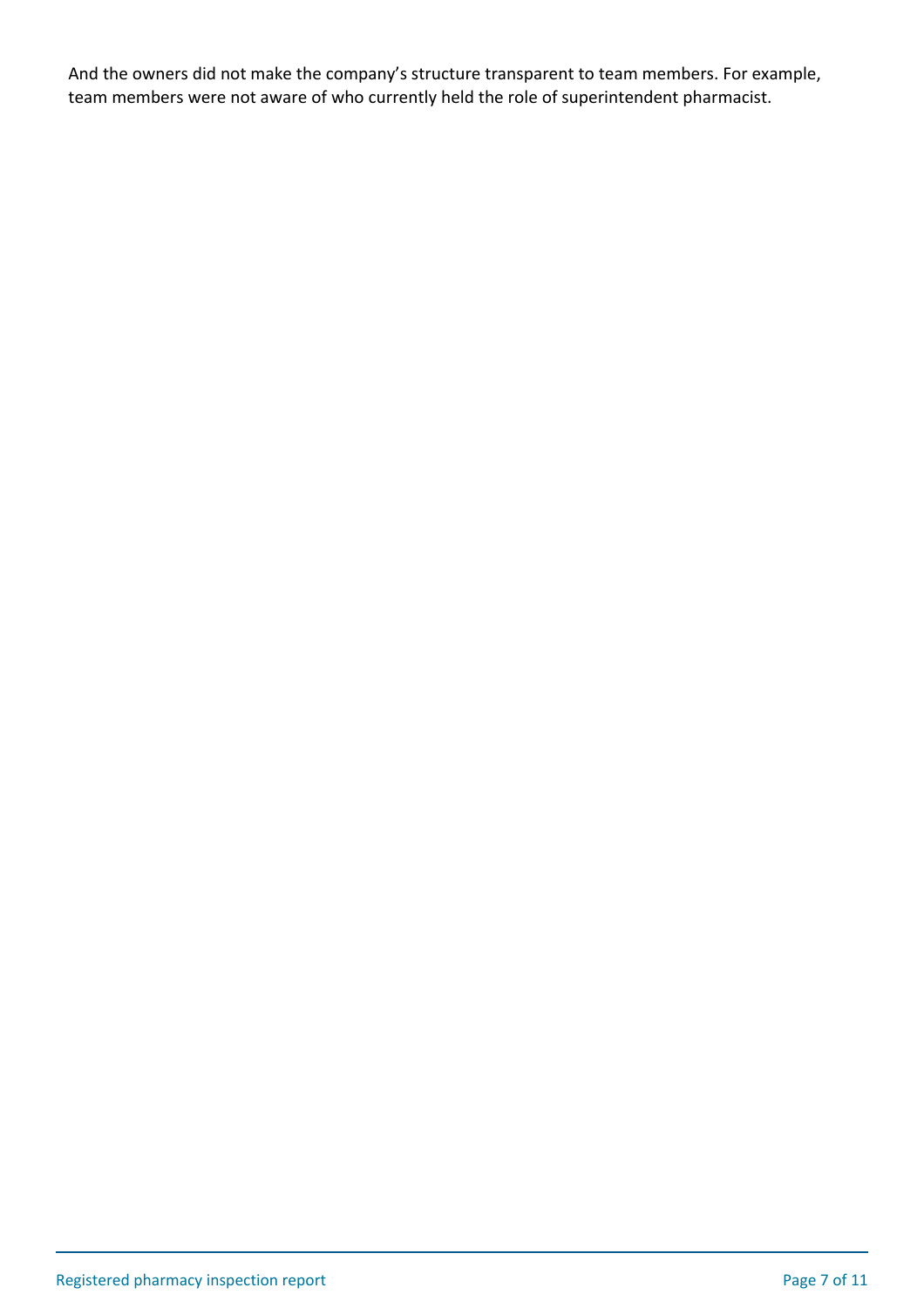## **Principle 3 - Premises**  $\vee$  **Standards met**

#### **Summary findings**

The pharmacy premises are safe and clean. They provide an adequate space for the pharmacy services provided. People using the pharmacy can speak with a member of the pharmacy team in a private consultation room.

#### **Inspector's evidence**

The pharmacy was adequately secure and generally clean. But some dust had built-up on lower shelving within the dispensary. The pharmacy had running water and hand washing facilities. The premises consisted of an open plan public area, a private consultation room, a dispensary, and a small office. Lighting was bright throughout the pharmacy and air conditioning ensured the pharmacy stored medicines under 25 degrees Celsius.

The pharmacy had created some additional storage space at the front of the dispensary. It used this space to hold excess stock medicines, and bags of assembled medicines awaiting collection. But some work bench space was also used to store stock medicines. This limited the amount of space available for completing dispensing tasks. But team members had established a good workflow in the space available. Access beyond the medicine counter was deterred though the use of a tape barrier. The pharmacy's private consultation room was accessible via a ramp from the public area. It was a good size and team members were able to socially distance adequately from people when in the room. But the confidential waste bags and some other items stored in the room was not in keeping with a room used for healthcare services.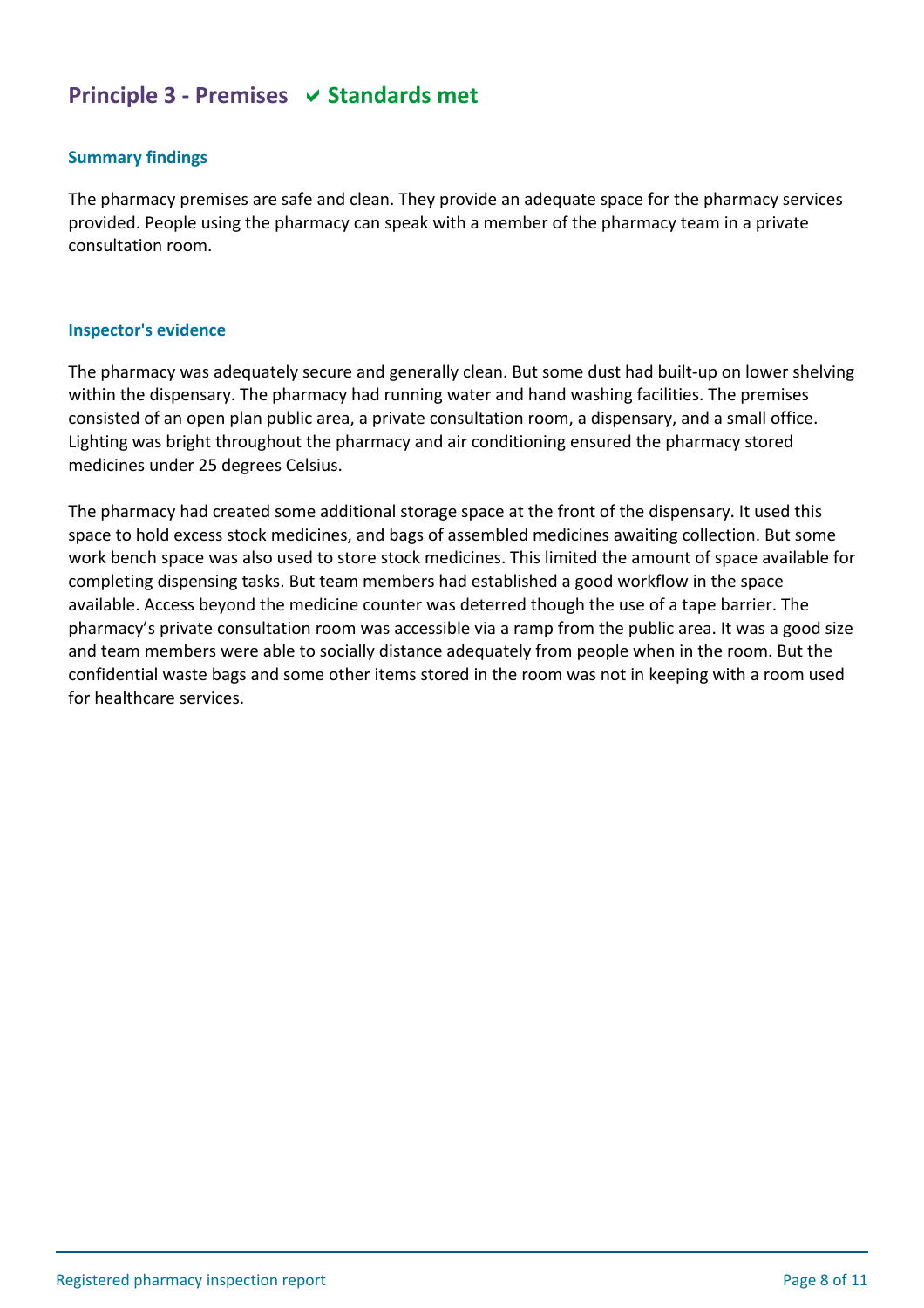## **Principle 4 - Services Standards not all met**

## **Summary findings**

The pharmacy does not have adequate processes to manage all of its medicines. It does not store medicines requiring refrigeration within appropriate conditions. The pharmacy doesn't have effective arrangements in place to safely manage waste medicines. And it does not protect these medicines from unauthorised access. The pharmacy's services are accessible to people. And pharmacy team members use effective audit trails to help support the management of the pharmacy's general dispensing services.

#### **Inspector's evidence**

People accessed the pharmacy through a large pull-door. Team members fed back that some people struggled with the door. The team had requested a bell which would allow people to press for assistance. But this request had not yet been met. The pharmacy advertised its services well through professional looking window displays. And people using the pharmacy had access to some health information leaflets displayed in the public area. Seating in the public area allowed people to wait in comfort. Pharmacy team members were aware of how to signpost a person to another pharmacy or healthcare provider if they required a service or medicine which the pharmacy was not able to provide.

The pharmacy protected Pharmacy (P) medicines from self-selection as it displayed them behind the medicine counter. Team members were involved liaising with the pharmacist appropriately throughout the inspection. And they were observed providing thorough and accurate information about the pharmacy's services when a query arose and when helping a person to choose a medical device for selftesting. Team members explained pharmacists counselled people on the use of their medicines. But there was no specific checks or counselling processes in place for higher risk medicines. Team members demonstrated their understanding of the requirements associated with the valproate pregnancy prevention programme. And the opportunity was taken to promote the correct placement of labels on some valproate packaging following the detachment of the patient card. The pharmacy used clear bags to help prompt additional safety checks of some medicines. For example, cold chain medicines. But it did not have any established processes for ensuring supplies of some schedule 3 and schedule 4 CDs remained legally valid.

The pharmacy team used effective audit trails throughout the dispensing process to help identify who had completed tasks associated with dispensing prescriptions. And some audit trails helped to highlight the availability of stock during the dispensing process. The pharmacy did not routinely undertake tasks associated with the supply of medicines in multi-compartment compliance packs. But did dispense medicines in this way when there was insufficient turn-around time to send them to the hub. The pharmacy's delivery driver completed an audit trail of each delivery made. The pharmacy did not currently require people to sign to confirm delivery of their medicines. The driver posted a card informing people of a missed delivery if they were not at home, and medicines which could not be delivered were returned to the pharmacy. The pharmacy held part-assembled medicines in baskets in a designated area of the dispensary. It held prescription forms associated with these medicines in the baskets alongside the medicines. This ensured the prescription was available throughout the whole dispensing process. The team also retained prescriptions for owed medicines, and dispensed from the prescription when later supplying the owed medicine.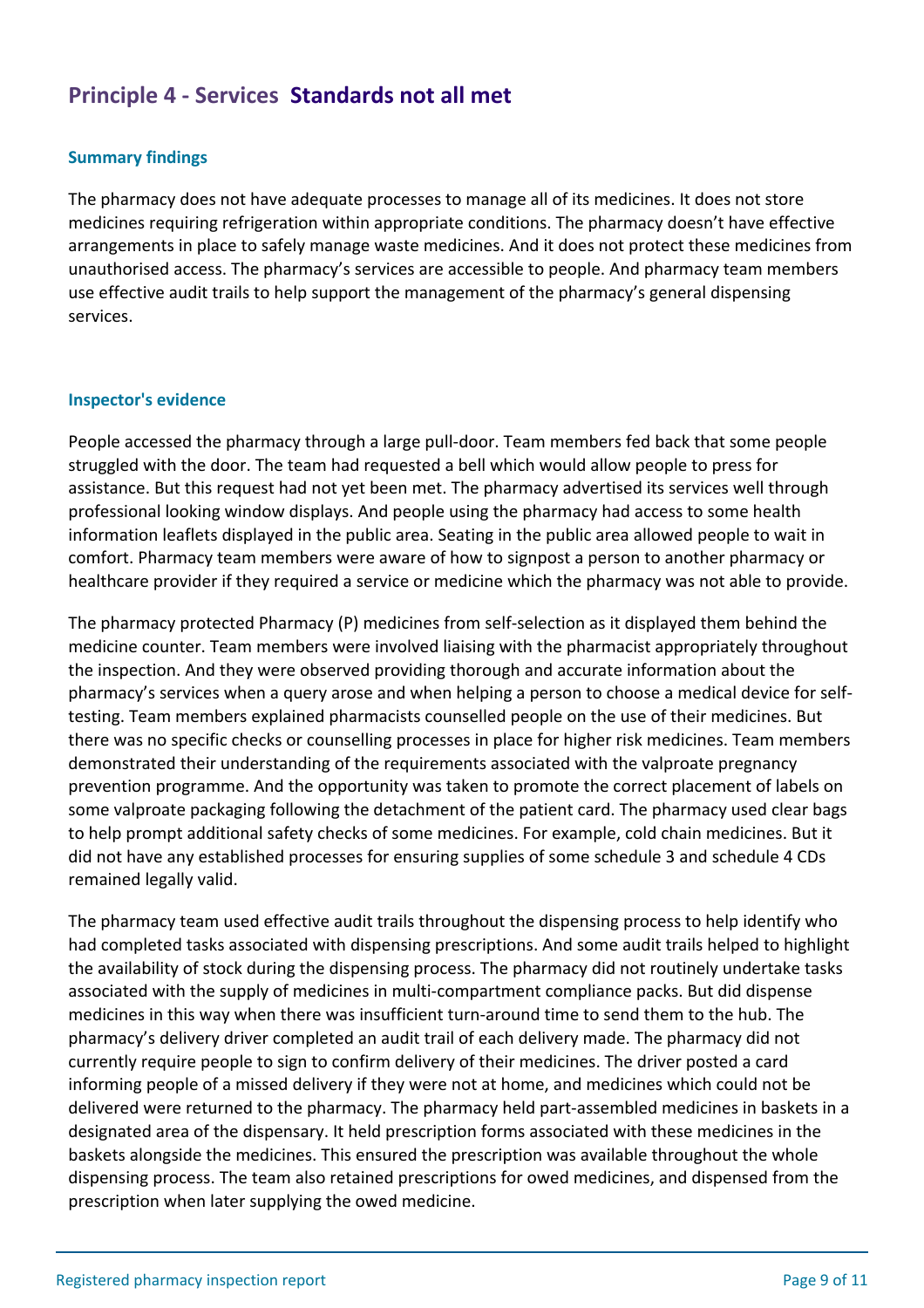The pharmacy sourced medicines from licensed wholesalers. Medicine storage on shelves was not always orderly which potentially increased the risk of a picking error being made. But the pharmacy did hold medicines in their original packaging. There was no date checking record in place. Team members checked dates routinely during the dispensing process. But it was not clear how often the team completed full date checks of stock and it did not identify short-dated medicines held in stock. A random check of stock found an out-of-date box of ergocalciferol solution for injection. This was segregated from stock and brought to the attention of the team. The pharmacy received medicine alerts and drug recalls by email. Team members checked emails regularly and acted upon these alerts.

The pharmacy had secure arrangements for the storage of CDs. It had two fridges, one pharmaceutical fridge and one domestic fridge. The pharmaceutical fridge was used to hold stock but was not an adequate size for the level of stock currently held. The team had stacked baskets of medicines in the fridge on top of each other. This did not allow for adequate air flow between medicines. The domestic fridge was used inappropriately to hold assembled medicines, beverages and food items. One item of food in a paper bag had been placed on top of a basket containing bags of assembled medicines. The domestic fridge had an ice-box and this required defrosting as a heavy build-up of ice protruded into the fridge. The pharmacy maintained fridge temperature records and these were within the accepted temperature range of 2 and 8 degrees Celsius. But the probe for the thermometer attached to the domestic fridge was not placed appropriately and would not provide an accurate indication of the temperature inside the centre of the fridge, where the assembled medicines were stored.

The pharmacy was holding an excess amount of medical waste. And team members had raised multiple concerns about the storage arrangements for the waste. It was not clear what arrangements if any, the pharmacy had for ensuring the waste was collected regularly through a licensed waste carrier. And it was reported during the inspection that some building contractors had had unsupervised access to the area where the waste was stored.